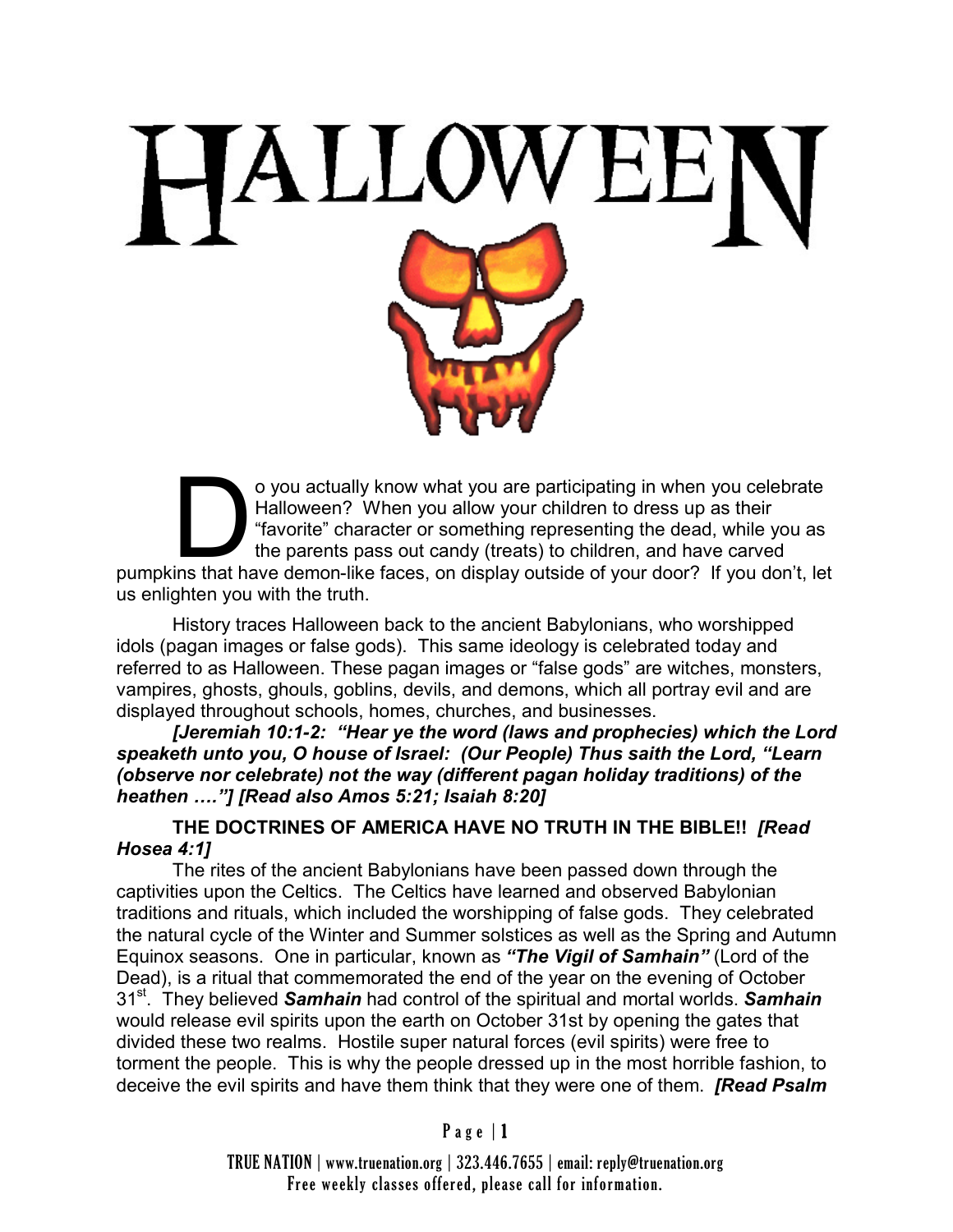## *96:4.]*

The *Druids* made bonfires, which burned throughout the celebration and "represented" the sun, which supposedly, would frighten the evil spirits.

*[Deuteronomy 18:10: "There shall not be found (associated) among you anyone that maketh (allow) his son or his daughter to pass through fire (trusting and worshipping false gods), or that useth divination (tarot cards and psychics), or an observer of times (horoscope), or enchanter (sorcerer), or a witch."] [Read also Deut. 12:30]*

In honor of Halloween, European Caucasians who where known as beggars would travel to different towns begging for *"soul cakes."* The beggars would promise to say a prayer on behalf of the dead relative of the donors of the *"soul* 

# *cakes." [Read Ps. 106:28 and Rev. 2:14].*

People also dressed up like fairies, witches, and demons, singing and dancing in exchange for food and drink, which evolved into *"trick-or-treating."*

> *[Zephaniah 1:8: "And it shall come to pass in the day of the Lord's sacrifice, that I will punish the princes (children), and the king's children, and all (adults) such as are clothed with strange apparel (costumes such as demons, vampires, and skeletons)."] [Read also Num. 19:16]*

The people of Mexico celebrate **"Dia De Los Muertos"** (The Day Of The Dead). They celebrate their dead family members by having festivals and parades.



*[Amos: 5:21 and 23 "I hate, I despise your feast days, (holidays not according to the bible) and I will not smell (aroma of food) in your solemn assemblies (festivals or parades).* 

# *Take thou away from me the noise (musical instruments) of thy songs; for I will not hear the melody of thy viols (singing)."]*

As children get their faces painted to look like human skulls, there is also a supply of piñatas containing candy and plenty of food to be consumed. *[Read Leviticus 19:28.]*

This was a day when families would spend time at the cemetery, for the purpose of visiting the graves of their relatives. They would clean, paint, or decorate the headstones with ribbons; arrange flowers, light candles, leave food, candy, and wine. *[Read Numbers 19:16.]*

TRUE NATION | www.truenation.org | 323.446.7655 | email: reply@truenation.org Free weekly classes offered, please call for information.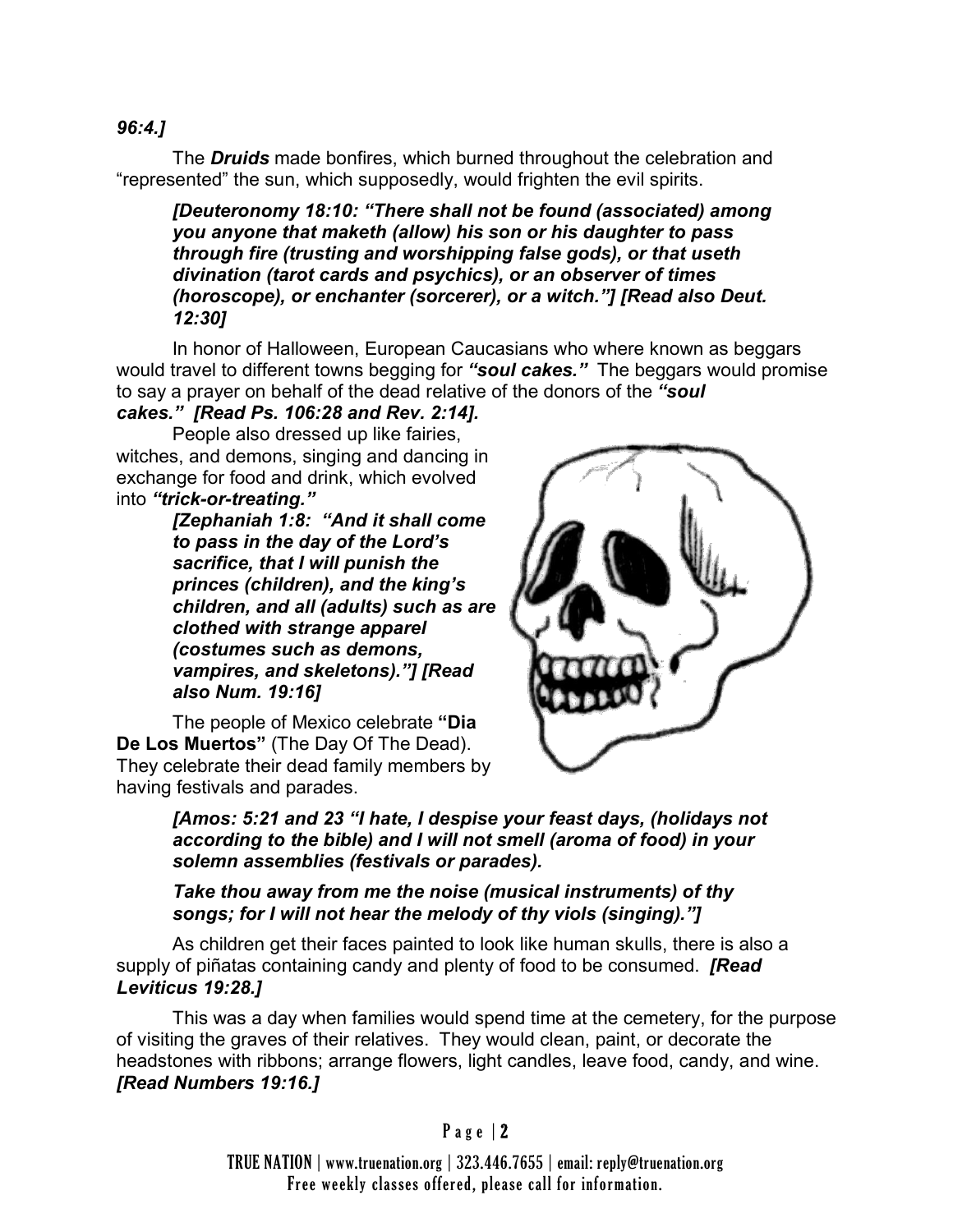The *"Jack-O-Lantern"* represents the ancient symbol of a damned soul. The Irish carved out turnips or beets as lanterns to portray a dead soul or evil spirit freed from the dead. During the period in which the Irish Caucasians were in the process of immigrating to America, they were unable to find any turnips, so they carved pumpkins into *Jack-O-Lanterns.* These carved pumpkins were initially done to scare off evil spirits.

*[Habakkuk 2:18: "What profiteth the graven image (Jack-o-Lanterns, idols, or false* 



*gods) that the maker (our people) thereof hath graven it; the molten image, and a teacher of lies (American and world traditions), that the maker of his work trusteth therein (innocent traditions), to make dumb idols?] [Read also Exodus 20:4.]* 

As part of the Roman Catholic Church's campaign to Christianize pagan festivals, All Saints Day was the day that remained unchanged for two centuries and was celebrated on November 1st by Pope Gregory IV. Its name changed to *"Hallow Mass,"* which meant *"All Hallow"* or *"All Holy."* The word "Halloween" is a combination of two words – *"Hallowed"* and *"Evening,"* because it occurs on the eve of *All Hallow*, which is Halloween. *[Read Jeremiah 7:4.]* The Vatican even encouraged people to dress up like their favorite "saints." A lot of these old festivals, which refuse to die, were frequently introduced into the Roman Catholic Church with new name. Many pagan gods became Christian saints.

*[Apocrypha: Wisdom of Solomon 14:16 and 21: "Thus in process of time an ungodly custom grown strong was kept as a law, and graven images were worshipped by the commandments of kings.* 

*And this was an occasion to deceive the world: for men, serving either calamity or tyranny, did ascribe unto stones and stocks the incommunicable name."]*

Halloween and other holidays have since become a confusing mixture of traditions and customs from pagan cultures, which have been turned into Christianity.

#### Page  $|3|$

TRUE NATION | www.truenation.org | 323.446.7655 | email: reply@truenation.org Free weekly classes offered, please call for information.